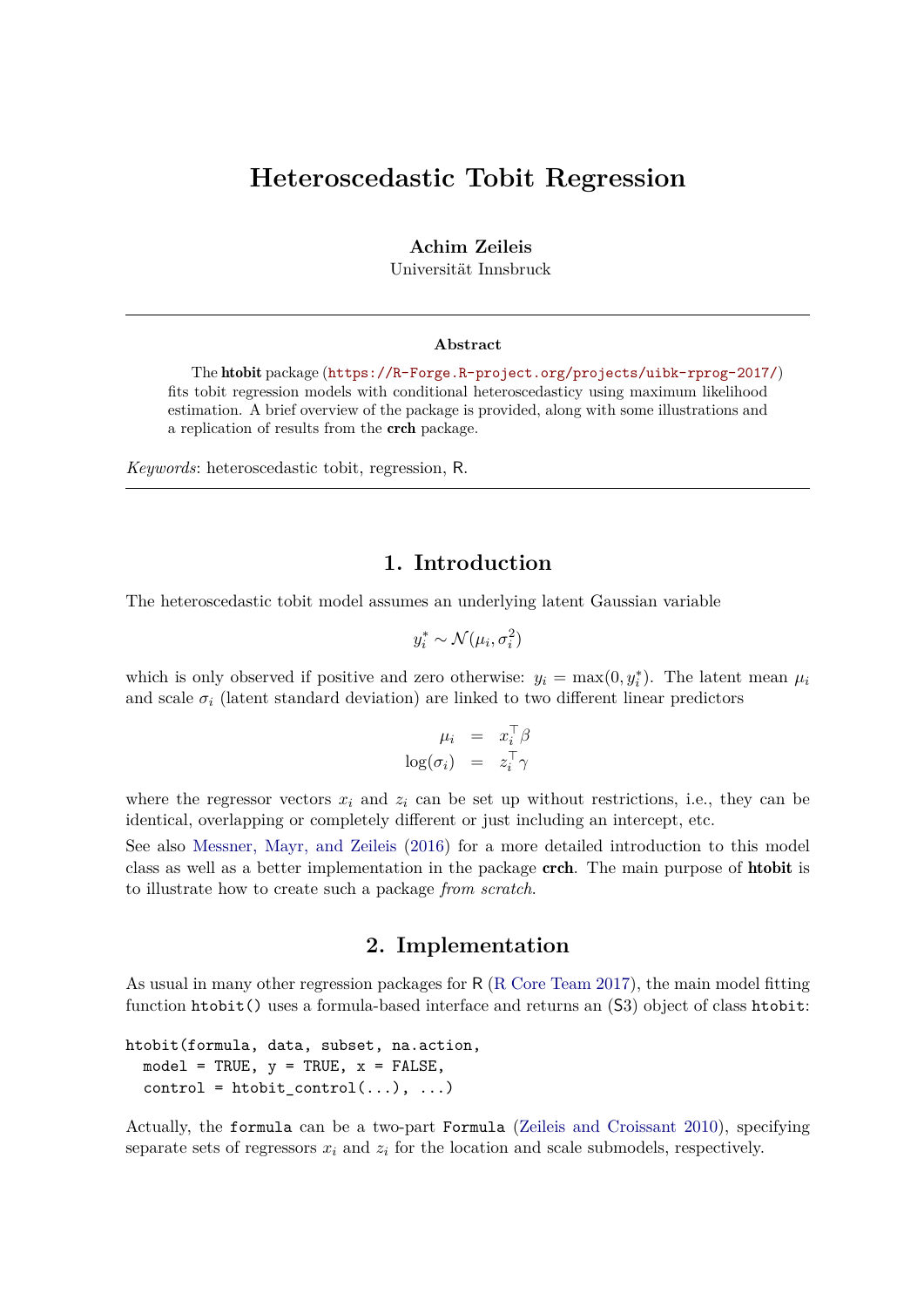| Method          | Description                                                         |  |  |  |
|-----------------|---------------------------------------------------------------------|--|--|--|
| print()         | Simple printed display with coefficients                            |  |  |  |
| summary()       | Standard regression summary; returns summary.htobit object          |  |  |  |
|                 | (with $print()$ method)                                             |  |  |  |
| $\text{coef}()$ | Extract coefficients                                                |  |  |  |
| vcov()          | Associated covariance matrix                                        |  |  |  |
| predict()       | (Different types of) predictions for new data                       |  |  |  |
| fitted()        | Fitted values for observed data                                     |  |  |  |
| residuals()     | Extract (different types of) residuals                              |  |  |  |
| terms()         | Extract terms                                                       |  |  |  |
| model.matrix()  | Extract model matrix (or matrices)                                  |  |  |  |
| nobs()          | Extract number of observations                                      |  |  |  |
| logList()       | Extract fitted log-likelihood                                       |  |  |  |
| break()         | Extract bread for <b>sandwich</b> covariance                        |  |  |  |
| estfun()        | Extract estimating functions $(=$ gradient contributions) for sand- |  |  |  |
|                 | wich covariances                                                    |  |  |  |
| getSummary()    | Extract summary statistics for mtable()                             |  |  |  |
|                 |                                                                     |  |  |  |

<span id="page-1-0"></span>Table 1: S3 methods provided in htobit.

The underlying workhorse function is htobit\_fit() which has a matrix interface and returns an unclassed list.

A number of standard S3 methods are provided, see Table [1.](#page-1-0)

Due to these methods a number of useful utilities work automatically, e.g., AIC(), BIC(), coeftest() (lmtest), lrtest() (lmtest), waldtest() (lmtest), linearHypothesis() (car), mtable() (memisc), Boot() (car), etc.

### **3. Illustration**

To illustrate the package's use in practice, a comparison of several homoscedastic and heteroscedastic tobit regression models is applied to data on budget shares of alcohol and tobacco for 2724 Belgian households (taken from [Verbeek](#page-5-3) [2004\)](#page-5-3). The homoscedastic model from [Ver](#page-5-3)[beek](#page-5-3) [\(2004\)](#page-5-3) can be replicated by:

```
R> data("AlcoholTobacco", package = "htobit2017")
R> library("htobit2017")
R ma <- htobit(alcohol ~ (age + adults) * log(expenditure) + oldkids + youngkids,
+ data = AlcoholTobacco)
R> summary(ma)
Call:
htobit(formula = alcohol \sim (age + adults) * log(expenditure) +
   oldkids + youngkids, data = AlcoholTobacco)
Standardized residuals:
   Min 1Q Median 3Q Max
```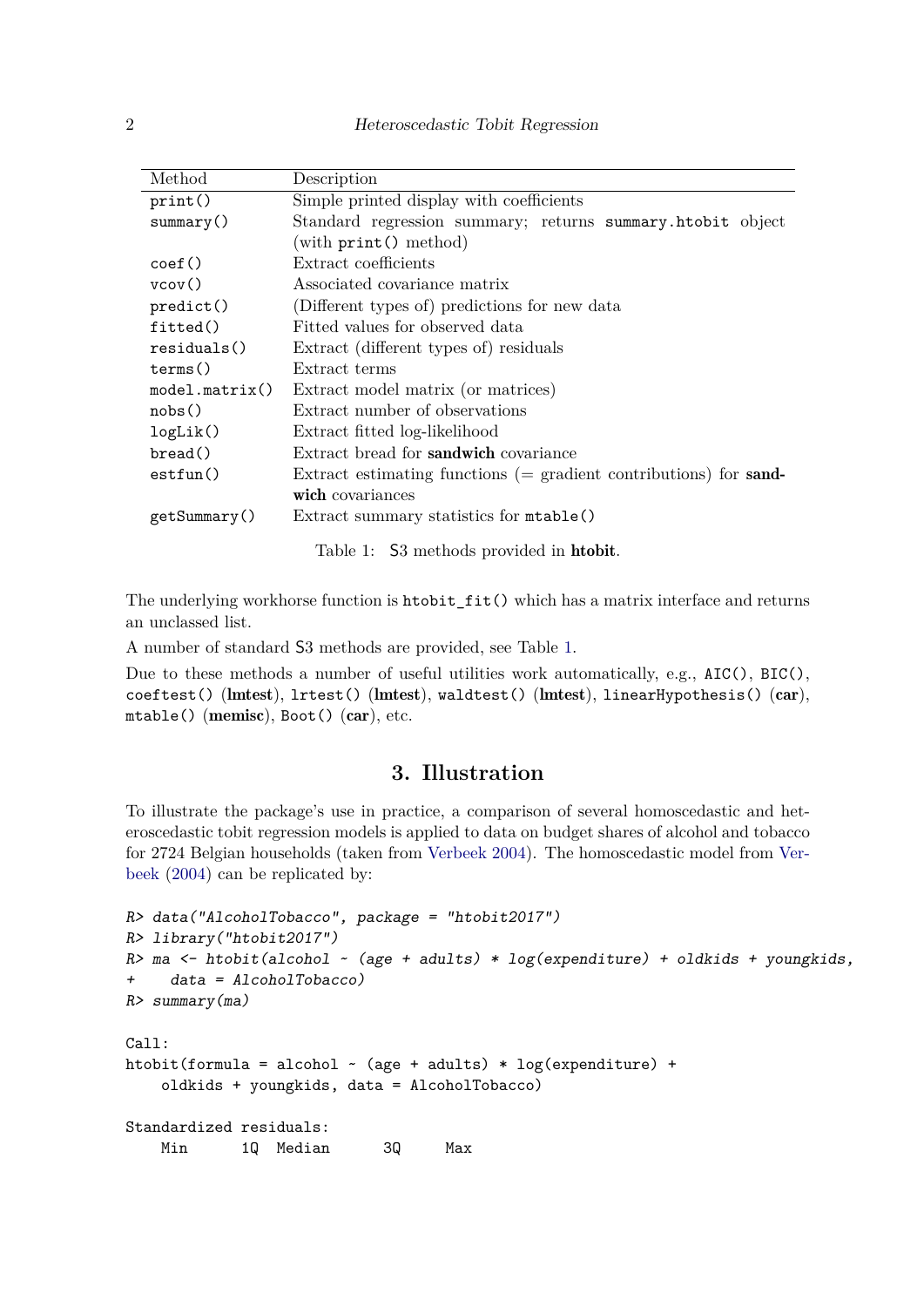```
-1.0698 -0.4407 -0.1364 0.3934 8.3170
Coefficients (location model):
                      Estimate Std. Error z value Pr(>|z|)
(Intercept) -0.1591533 0.0437782 -3.635 0.000278 ***
age 0.0134938 0.0108824 1.240 0.214989
adults 0.0291901 0.0169469 1.722 0.084989 .
log(expenditure) 0.0126679 0.0032156 3.939 8.17e-05 ***
oldkids -0.0026408 0.0006049 -4.366 1.27e-05 ***
youngkids -0.0038789 0.0023835 -1.627 0.103651
age:log(expenditure) -0.0008093 0.0008006 -1.011 0.312067
adults:log(expenditure) -0.0022484 0.0012232 -1.838 0.066051 .
Coefficients (scale model with log link):
          Estimate Std. Error z value Pr(>|z|)
(Intercept) -3.71236 0.01533 -242.1 <2e-16 ***
---
Signif. codes: 0 '***' 0.001 '**' 0.01 '*' 0.05 '.' 0.1 ' ' 1
Log-likelihood: 4755 on 9 Df
Number of iterations in BFGS optimization: 102
```
This model is now modified in two directions: First, the variables influencing the location parameter are also employed in the scale submodel. Second, because the various coefficients for different numbers of persons in the household do not appear to be very different, a restricted specification for this is used. Using a Wald test for testing linear hypotheses from car [\(Fox](#page-5-4) [and Weisberg](#page-5-4) [2011\)](#page-5-4) yields

```
R> library("car")
R> linearHypothesis(ma, "oldkids = youngkids")
Linear hypothesis test
Hypothesis:
oldkids - youngkids = 0
Model 1: restricted model
Model 2: alcohol \sim (age + adults) * log(expenditure) + oldkids + youngkids
  Df Chisq Pr(>Chisq)
1
2 1 0.2639 0.6075
R> linearHypothesis(ma, "oldkids = adults")
Linear hypothesis test
```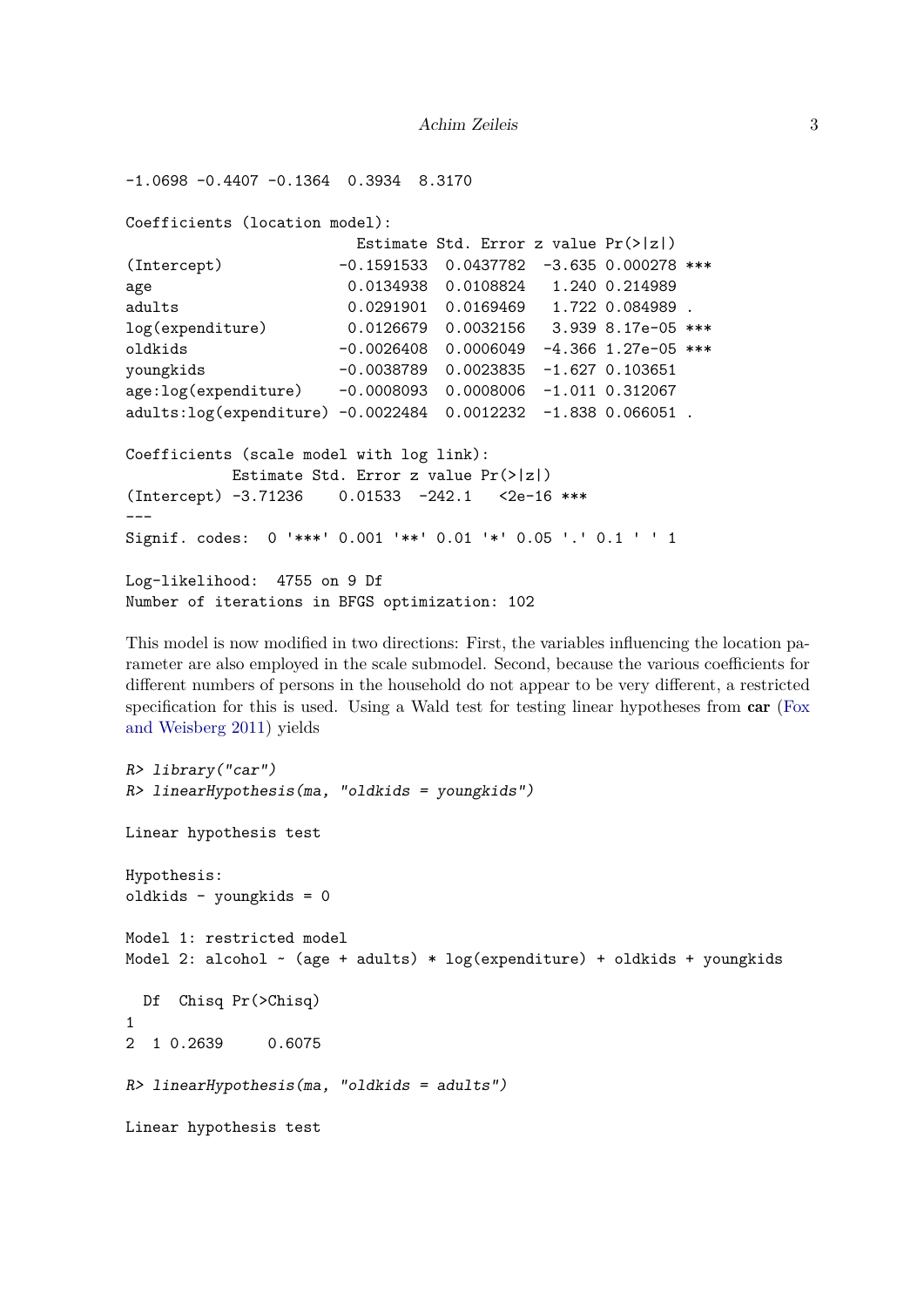```
Hypothesis:
- adults + oldkids = 0
Model 1: restricted model
Model 2: alcohol \sim (age + adults) * log(expenditure) + oldkids + youngkids
  Df Chisq Pr(>Chisq)
\mathbf{1}2 1 3.4994
              0.06139.
Signif. codes: 0 âĂŸ***âĂŹ 0.001 âĂŸ**âĂŹ 0.01 âĂŸ*âĂŹ 0.05 âĂŸ.âĂŹ 0.1 âĂŸ âĂŹ 1
```
Therefore, the following models are considered:

```
R> AlcoholTobacco$persons <- with(AlcoholTobacco, adults + oldkids + youngkids)
R> ma2 <- htobit(alcohol ~ (age + adults) * log(expenditure) + oldkids + youngkids |
     (age + adults) * log(expenditure) + oldkids + youngkids, data = AlcoholTobacco)
+R> ma3 <- htobit(alcohol \sim age + log(expenditure) + persons | age +
     log(expendixture) + persons, data = AlcoholTobacco)
R > BIC(ma, ma2, ma3)
```

```
dfRTC
    9 - 9439.553mama2 16 -9735.109
ma3 8 -9777.154
```
The BIC would choose the most parsimonious model but a likelihood ratio test would prefer the unconstrained person coefficients:

```
R> library("lmtest")
R> lrtest(ma, ma2, ma3)
Likelihood ratio test
Model 1: alcohol \sim (age + adults) * log(expenditure) + oldkids + youngkids
Model 2: alcohol \sim (age + adults) * log(expenditure) + oldkids + youngkids |
    (age + adults) * log(expenditure) + oldkids + youngkids
Model 3: alcohol ~ age + log(expenditure) + persons | age + log(expenditure) +
   persons
 #Df LogLik Df
                  Chisq Pr(>Chisq)
1 9 4755.4
2 16 4930.8 7 350.925 < 2.2e-16 ***
  8 4920.2 -8 21.234
                         0.006551 **
3
Signif. codes: 0 â V *** â AZ 0.001 â AV ** â AZ 0.01 â AV * â AZ 0.05 â AV. â AZ 0.1 â AV â AZ 1
```
 $\overline{4}$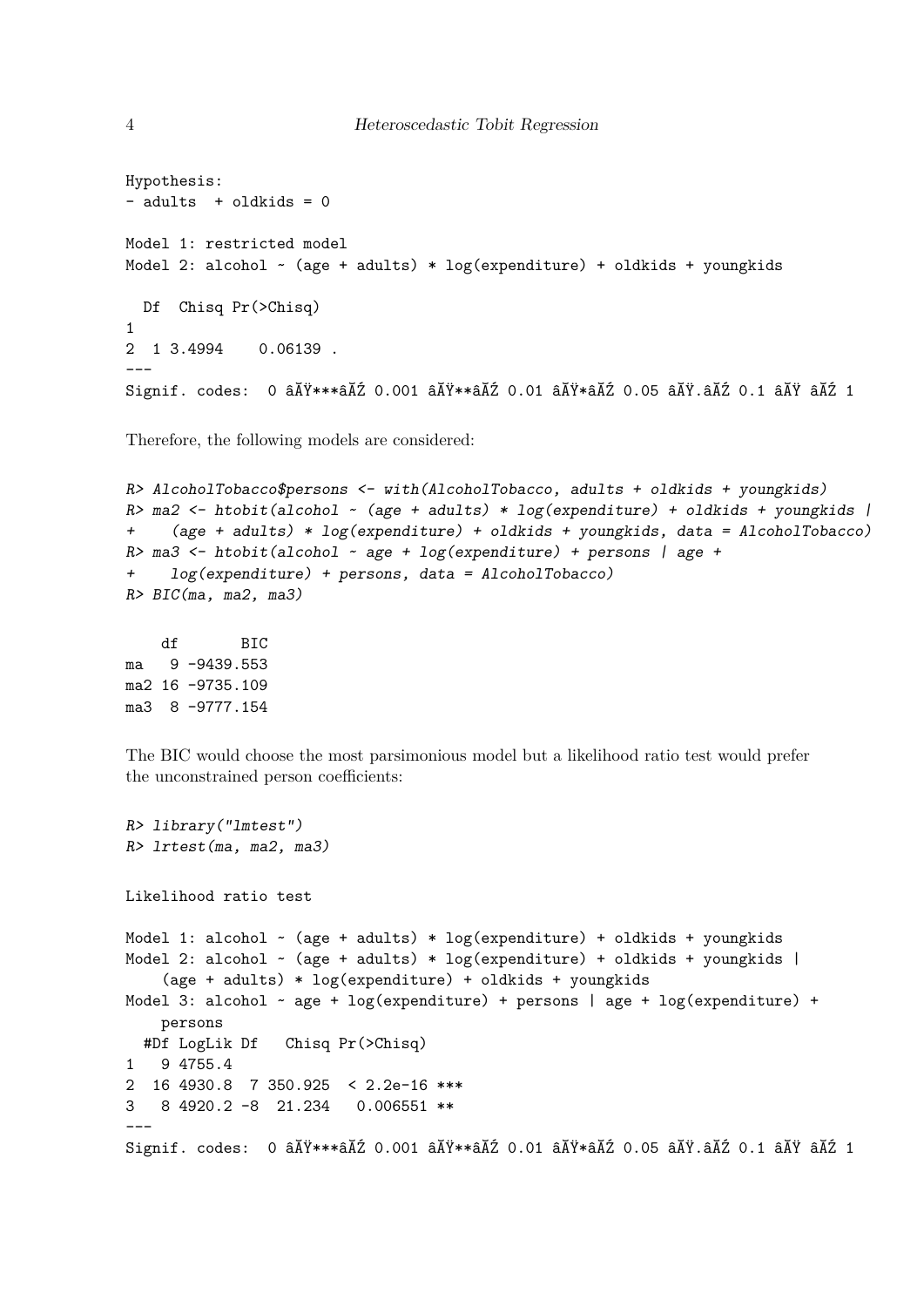Achim Zeileis 5

|                      | htobit              |                       | erch.                                   |                       |
|----------------------|---------------------|-----------------------|-----------------------------------------|-----------------------|
|                      | location            | scale                 | location                                | scale                 |
| (Intercept)          | $-0.072***$ 0.176   |                       | $-0.072***$ 0.176                       |                       |
|                      | $(0.014)$ $(0.515)$ |                       | $(0.014)$ $(0.515)$                     |                       |
| age                  |                     | $0.002***$ $0.064***$ |                                         | $0.002***$ $0.064***$ |
|                      |                     | $(0.000)$ $(0.013)$   | $(0.000)$ $(0.013)$                     |                       |
| log(expenditure)     |                     | $0.006***-0.278***$   | $0.006***-0.278***$                     |                       |
|                      |                     |                       | $(0.001)$ $(0.038)$ $(0.001)$ $(0.038)$ |                       |
| persons              |                     | $-0.002***-0.111***$  | $-0.002***-0.111***$                    |                       |
|                      |                     | $(0.000)$ $(0.014)$   | $(0.000)$ $(0.014)$                     |                       |
| Aldrich-Nelson R-sq. |                     |                       |                                         |                       |
| McFadden R-sq.       |                     |                       |                                         |                       |
| $Cox-Snell R-sq.$    |                     |                       |                                         |                       |
| Nagelkerke R-sq.     |                     |                       |                                         |                       |
| Likelihood-ratio     |                     |                       |                                         |                       |
| p                    |                     |                       |                                         |                       |
| Log-likelihood       | 4920.217            |                       | 4920.217                                |                       |
| Deviance             |                     |                       |                                         |                       |
| AIC                  | $-9824.433$         |                       | $-9824.433$                             |                       |
| <b>BIC</b>           | $-9777.154$         |                       | $-9777.154$                             |                       |
| N                    | 2724                |                       | 2724                                    |                       |

# <span id="page-4-1"></span>**4. Replication**

To assess the reliability of the htobit() implementation, it is benchmarked against the crch() function of [\(Messner](#page-5-0) *et al.* [2016\)](#page-5-0), using the same restricted model as above.

```
R> library("crch")
R> ca3 <- crch(alcohol ~ age + log(expenditure) + persons | age +
+ log(expenditure) + persons, data = AlcoholTobacco, left = 0)
```
Using a model table from memisc [\(Elff](#page-4-0) [2016\)](#page-4-0) it can be easily seen the results can be replicated using both packages (see Table [2\)](#page-4-1).

R> library("memisc")  $R$   $\rightarrow$   $mtable('htobit'' = ma3, 'crch'' = ca3)$ 

# **References**

<span id="page-4-0"></span>Elff M (2016). *memisc: Tools for Management of Survey Data and the Presentation of Analysis Results*. R package version 0.99.8, URL [https://CRAN.R-project.org/package=](https://CRAN.R-project.org/package=memisc) [memisc](https://CRAN.R-project.org/package=memisc).